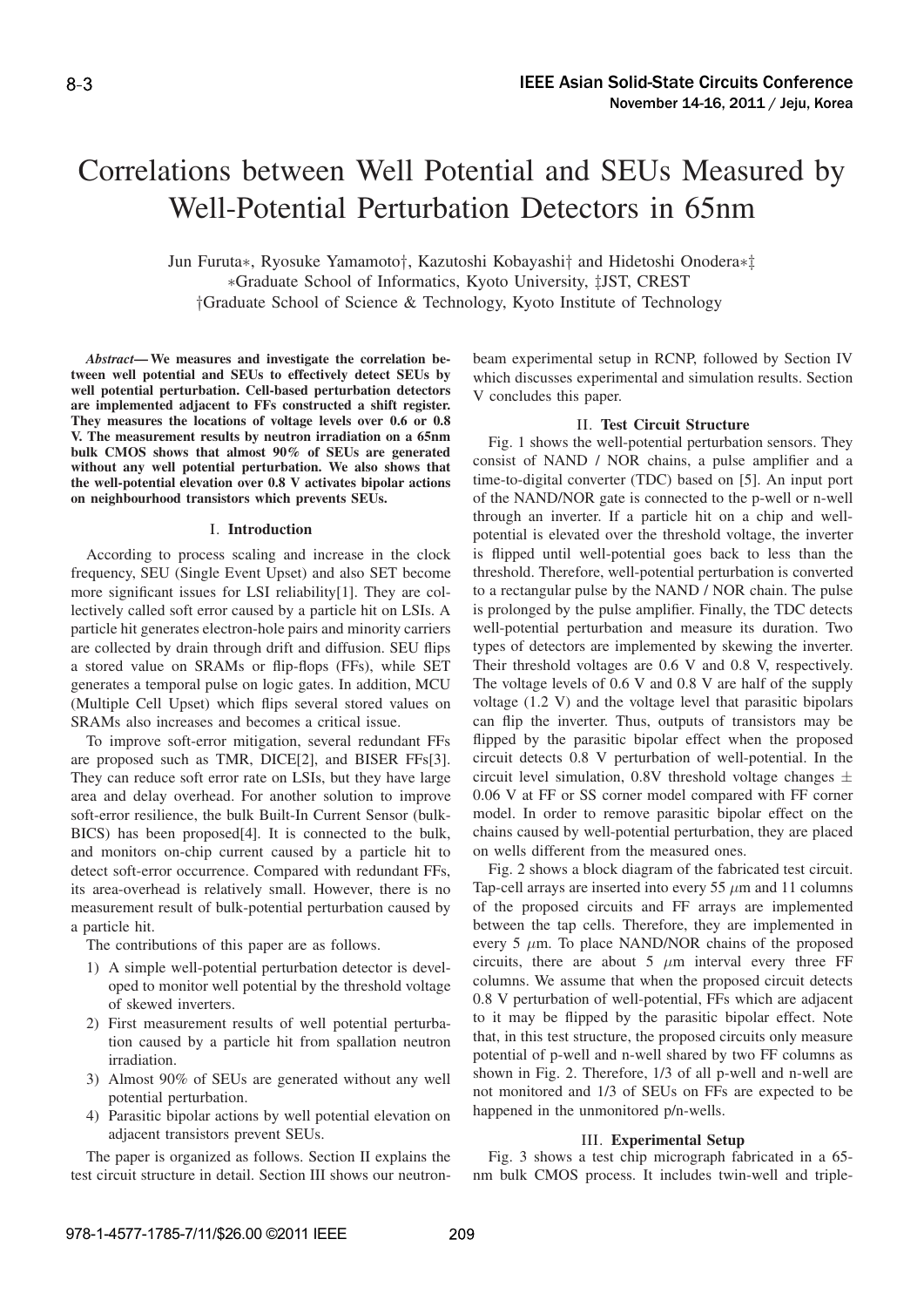

Fig. 1. Well-Potential perturbation detector composed of NAND/NOR chains, pulse amplifier and T-to-D converter.



Fig. 3. Chip micrograph and floorplan.

well areas and its supply voltage is 1.2 V. It is implemented by tapless standard cells[6]. In order to measure neutroninduced well-potential perturbation and SEU rate on FFs, a 23,100 bit shift register is implemented on each well area and its total area is a  $1.1 \times 3.3$  mm<sup>2</sup> on a  $4 \times 4$  mm<sup>2</sup> die.

Accelerated tests were carried out at RCNP (Research Center for Nuclear Physics, Osaka University). The average accelerated factor is  $3.8 \times 10^8$ . In order to increase error counts, we measured 12 chips at the same time using stacked DUT boards. An engineering LSI tester is used to control DUTs and collect shifted error data. During irradiation, all stored values of the shift register are initialized to "0" and the clock signal is fixed to "0" in which slave latches are in the latch state. Stored values are retrieved every 5 minutes.

# IV. **Experimental Results and Discussions**

Fig. 4 and 5 show the number of well-potential perturbations on the twin-well and triple-well respectively. X-axis shows the number of well-potential measurement circuits



Fig. 2. Block diagram of measurement circuit with detector and shift register.

which detect well-potential perturbation simultaneously. In this measurement, rate of well-potential perturbation is about 8x bigger than SEU rate on FFs. We assume that wellpotential perturbation may happen when a particle hits on whatever except slave latch which has hold state. Compared with triple-well, well-potential on twin-well is more easily perturbed with wider range. It is because that triple-well structure has bigger capacitance of NP-diode between deep n-well and p-well. Fig. 6 shows one example of measurement results on the twin-well. Well-potential is perturbed for over 1000 ps at 0.8 V. This results shows that if such long perturbation affects an inverter, SET pulse over 1000 ps injected into output of the inverter. Table I shows the relation between well-potential perturbation and SEU occurrence on FFs. As described in Sec. II, 1/3 of SEUs may happen in the unmonitored p/n wells. Excluding these SEUs, the correlation between well-potential perturbation and SEUs are still very weak. It is impossible to detect SEUs by measuring well-potential perturbation. On the other hand, even if the proposed circuits detect perturbations over 0.8 V, 95% of FFs adjacent to the proposed circuits are not flipped. Therefore, stored values of FFs can not be flipped by the parasitic bipolar effect when slave latches of the FFs hold "0". Next paragraph, we explain why SEU does not occur on FFs although the test circuit detects well-potential perturbation from circuit-level simulation results.

To analyze measurement results, we calculate SEU rate on FFs from circuit-level simulations. We use a singleexponential current source as shown Eq. (1) to obtain the critical charge  $Q_{\text{crit}}$  which is defined as the minimum charge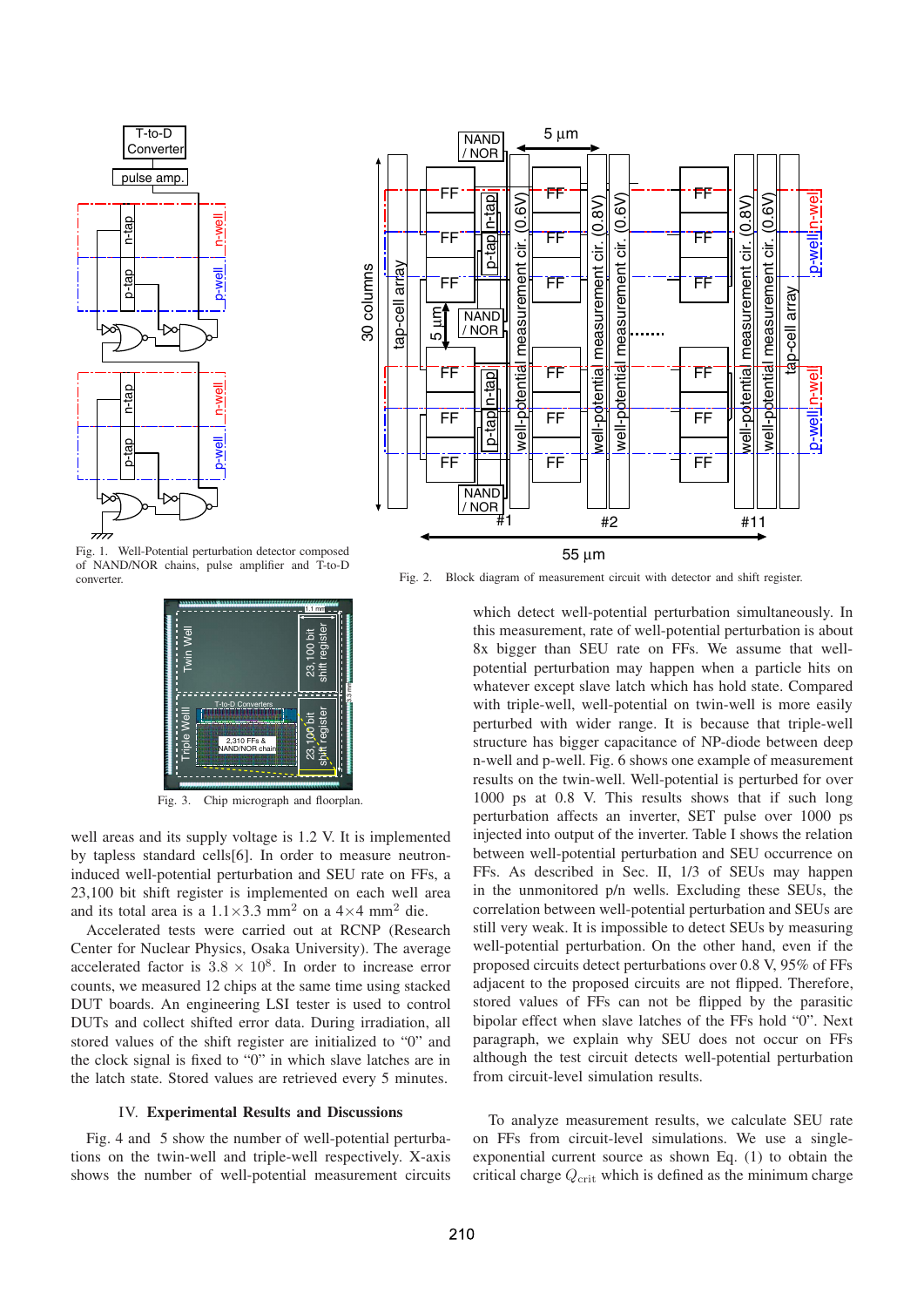TABLE I RELATION BETWEEN WELL-POTENTIAL PERTURBATION AND SEU OCCURRENCE ON FFS.



Fig. 4. Measurement result1 : perturbation Range of well-potential on the twin-well.



Fig. 5. Measurement result2 : perturbation Range of well-potential on the triple-well.

to flip stored value of FF[7].

$$
I(t) = Q \frac{2}{T\sqrt{\pi}} \sqrt{\frac{t}{T}} \exp\left(\frac{-t}{T}\right)
$$
 (1)

where  $T$  is a time constant depending on a fabricated process. Then, the SEU rate is computed from the empirical model in Ref. [8] as follows.

$$
N_{\text{SET}} = F \times A \times K \times \exp\left(-\frac{Q_{\text{crit}}}{Q_{\text{s}}}\right) \tag{2}
$$

 $F$ : Neutron Flux,  $A$ : Drain Area

 $Q_s$ : Charge Collection Efficiency

From [8], the parameter T and  $Q_s$  are 30 ps and 10 fC, respectively.

In this simulation, we use a circuit structure as shown in Fig. 7 to consider well-potential perturbation by a particle hit. IS and TS are an inverter and a tristate inverter which construct a slave latch in a FF as shown in Fig. 8. It has two single-exponential current sources, parasitic bipolar, and R/C ladder as well resistance and capacitance. One current source injects current induced by drift, diffusion and funneling into the output of the inverter IS, while the other injects current



Fig. 6. Example of measurement results for well-potential perturbation on the twin-well.

by hole injection into the bulk of NMOS transistors in IS and TS. The well resistance and the parameter  $\beta$  of parasitic bipolar are 730  $\Omega/\mu$ m and 10 respectively obtained from measurement results while well capacitance is 1 fC/ $\mu$ m obtained from the drain capacitance by circuit level simulations.

Fig. 9 and 10 show simulation results of SEU on a FF and well-potential perturbation at  $Q = 10$  fC and 20 fC, respectively. At  $Q = 10$  fC, the outputs IS and TS are flipped by a particle hit and SEU occurs on the FF while well-potential under the slave latch rises to just 0.6 V. This simulation result shows that the fabricated test circuit cannot detect well-potential perturbation when a particle hit generates less than 10 fC charge injection. On the other hand, at  $Q = 20$  fC, the output of TS is not flipped by a particle hit, though the output of IS transiently falls to lower voltage than that at  $Q = 10$  fC. It is because that parasitic bipolar of TS turns on by well-potential perturbation and prevents the output of TS from rising to VDD (1.2 V). After falling well-potential and turning off parasitic bipolar, the output of IS and TS start rising towards 1.2V as their input ports are almost 0 V. Then, output of IS rise to 1.2 V and that of TS remains 0 V since IS has 4x bigger drive strength and shorter rise delay than TS as shown in Fig. 8. As a result, SEU does not occur at  $Q = 20$  fC. It is one of the reasons why SEU does not occur on FFs although the test circuit detects well-potential perturbation. In this simulation, Q values are 9.5  $\sim$  13.7 fC when an SEU occurs on a FF and SEU rates decrease about 1/3 compared with simulation result of SEU without considering parasitic bipolar actions. This simulation result also shows that MCU on FFs does not occur by parasitic bipolar effect when output of tristate inverter in FF is "0". It is consistent with our previous measurement result of MCU rates on FFs as shown in Table II[9]. In our previous measurement result, MCU does not occur at this measurement state,  $IS = 0$  and  $CLK = 0$ .

#### V. **Conclusion**

We show measurement results of well potential perturbation caused by a particle hit from spallation neutron irradiation. The implemented well-potential detector can measure arbitrary voltage level of well-potential by using skewed inverters. Experimental results show that rate of well-potential perturbation is 3x∼7x bigger than SEU rate on FFs and over 1000 ps duration of perturbation is also measured. Its longer